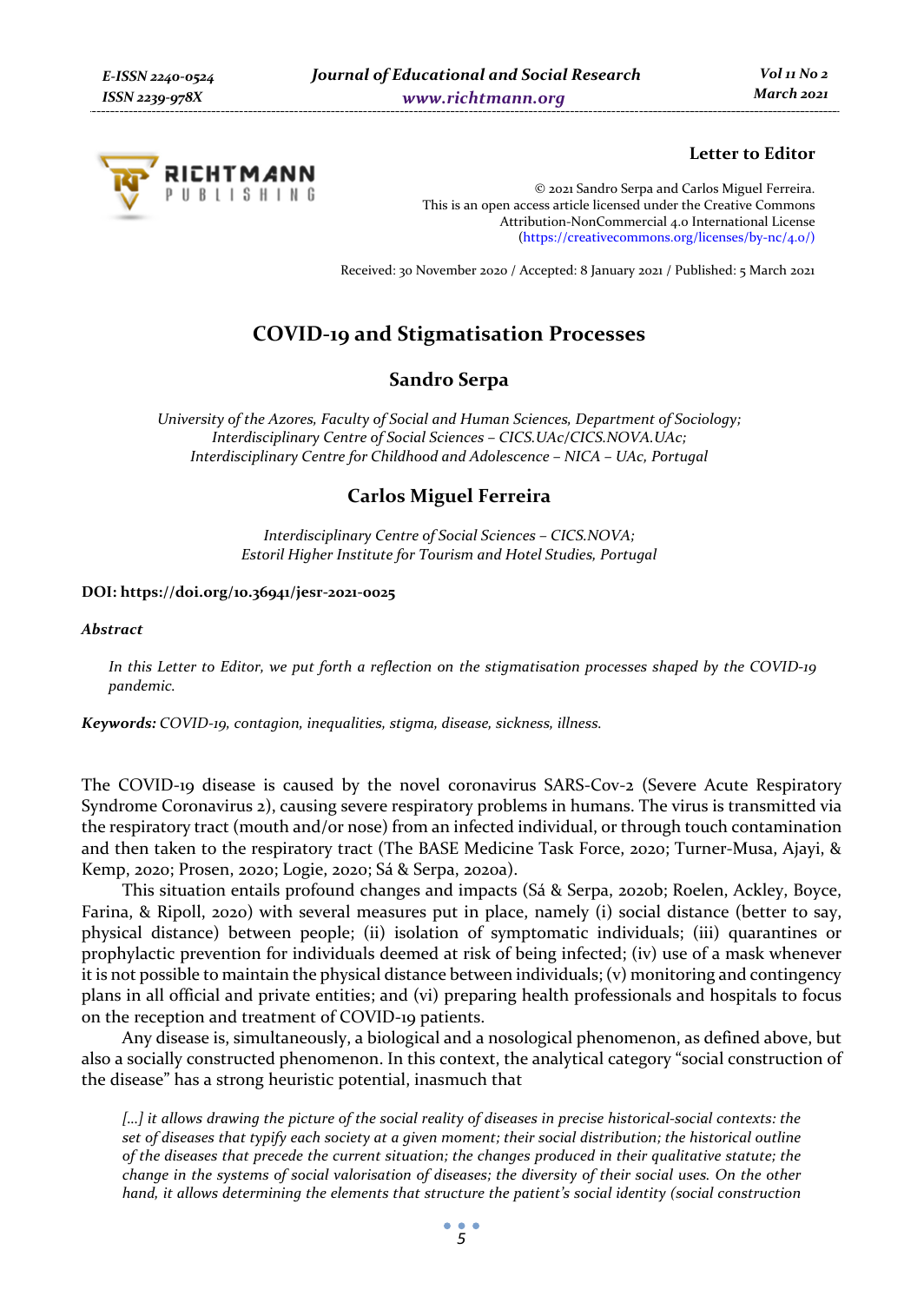*of the patient's statute): the patient's social relationship with the disease (perception, representation and subjective and objective experiences of the disease); levels of discrepancy between the "patient's disease" and the "physician's disease": possibilities of affirming the patient's perspective (set of ideas about the patient's condition, which are autonomous regarding the medical thinking) (Carapinheiro, 1986, p. 10-11).* 

Thus, the analysis of both the representations and the practices concerning any disease is also shaped by the culture and the interactions between individuals, which may not be entirely coincident with the medical definition of the disease, which can lead to certain attitudes and practices in health care (Turner-Musa et al., 2020). As Herzlich (1991) sustains,

*The patient is neither fundamentally passive nor fully active; neither entirely docile and confident nor totally revolted. Knowing the need for the professional but very far from blindly trusting him or her, convinced of his or her benefits and shortcomings, the patient almost always reconciles, is cunning and sometimes even negotiates (p. 248).* 

Following (Goffman, 1988), the social interaction process is the way individuals can defend and preserve their identity, through the construction and manipulation of information according to the expectations about it through the development of a strategy.

Goffman's classic 1963 study, *Stigma*, with its high heuristic potential (Serpa & Ferreira, 2020), provides one of the most notable studies on stigma manipulation, defined as the situation of the individual who is unable for full social acceptance (Goffman, 1988). The stigma situation is characterised by Goffman (1988) as follows:

*[...] an individual who could have been easily received in the daily social relationship has a trait that can be imposed on attention and alienate those that he meets, destroying the possibility of attention to other features he has. He has a stigma, a characteristic different from that which we had predicted (p. 14).* 

For any new disease that emerges at a certain historical moment, and which, due to its novelty, is perceived by people as mysterious, of obscure origin and still without effective therapies to fight it, "[...] social mythologies develop an ideological work to recover the phenomenon in the social framework of its collective existence, ascribing it meanings that individualise it and provide it with social characterisation" (Carapinheiro, 1986, p. 15).

According to Chopra and Arora (2020), stigma has serious consequences, namely the increased feeling of fear, anger and intolerance towards the Other. Individuals who suffer from stigma are more likely to resist seeking treatment, which leads to a delay in treatment and a consequent increase in morbidity and mortality. On the other hand, these individuals also experience worse psychological well-being and may be the target of harassment, violence or intimidation, low quality of life and disability, in addition to an increase in the socioeconomic burden and feelings of shame and doubt.

For example, and specifically about populations at risk of having the COVID-19 disease, Turner-Musa et al. (2020) maintain that "strongly held religious beliefs that God will protect them from disease may result in limited testing and non-compliance with social distancing as a mitigation strategy" (p. 4).

Specifically regarding the COVID-19 pandemic, it generates stigmatisation (Prosen, 2020; Logie, 2020; Abdelhafiz & Alorabi, 2020; Ransing et al., 2020; Badrfam & Zandifar, 2020; Peprah & Gyasi, 2020; Chopra & Arora, 2020; Imran et al., 2020; Roelen et al., 2020; Pulla, 2020; Ramaci, Barattucci, Ledda, & Rapisarda, 2020). According to Peprah and Gyasi (2020), "Growing evidence suggests that stigma associated with COVID-19 is a major source of mental distress such as stress, anxiety and depression among the frontline health workers, and affected individuals with serious implication for their wellbeing" (p. 1). Prosen (2020) offers some examples of this stigmatisation: the designation of "Wuhan/Chinese virus", despite the neutral medical terminology, which may potentially generate the ascription of fault or error to the Chinese population for the emergence of this disease; or, also, a certain rejection and social withdrawal of people directly linked to this disease, such as healthcare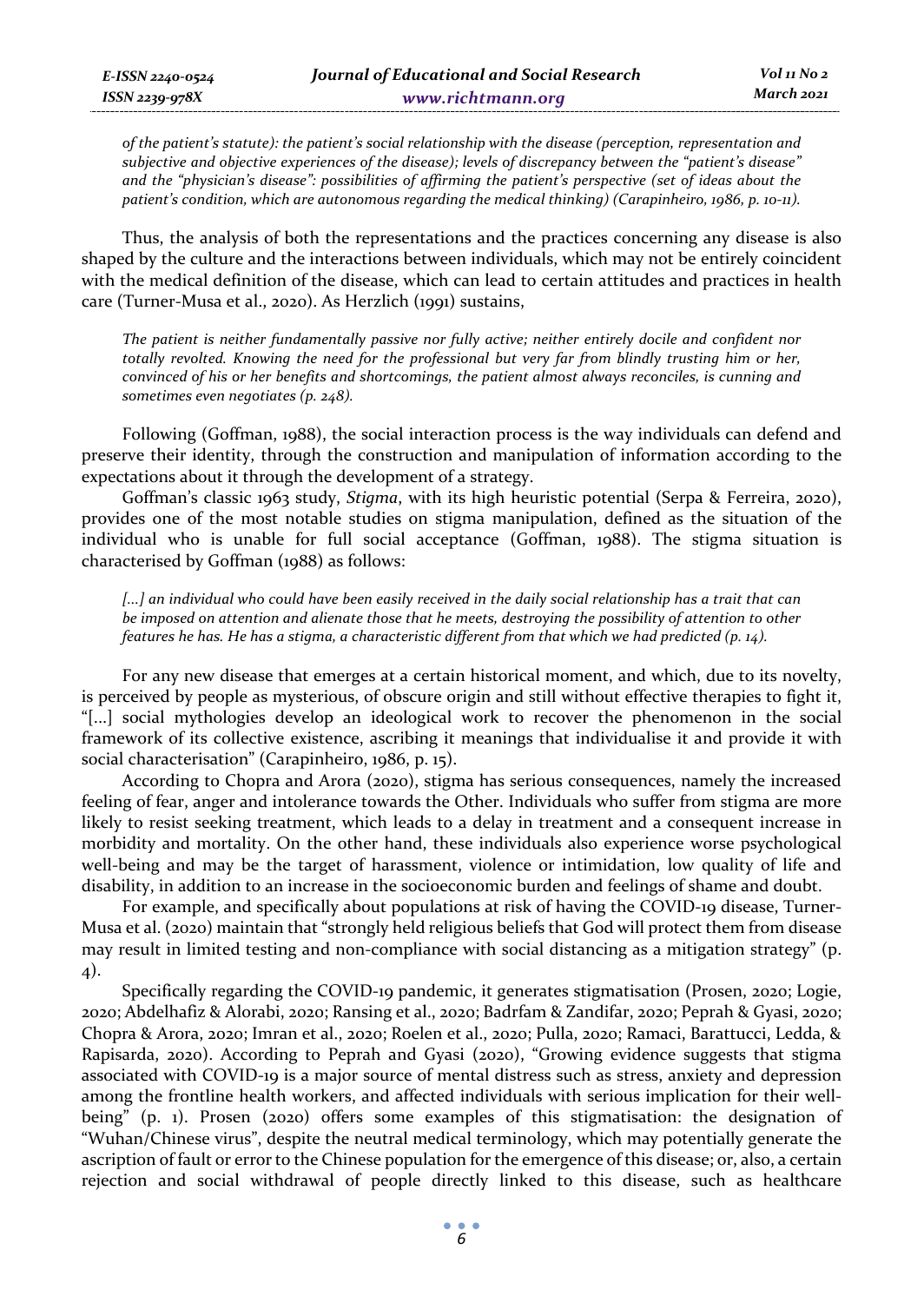| E-ISSN 2240-0524    | Journal of Educational and Social Research | Vol 11 No 2 |
|---------------------|--------------------------------------------|-------------|
| $ISSN$ 2239-97 $8X$ | www.richtmann.org                          | March 2021  |

professionals who are directly in the frontline, or the patients themselves, besides the logical and rational fear of the possibility of being infected.

In summary, stigma may have the following consequences on the behaviour of individuals who are subject to it: "Drive people to hide the illness to avoid discrimination; Prevent people from seeking health care immediately; Discourage them from adopting healthy behaviours" (WHO, 2020, p. 1).

With a multiplicity of social causes (Badrfam & Zandifar, 2020; Prosen, 2020; Roelen et al., 2020), how to mitigate these stigmatisation processes?

According to Prosen (2020), there is the need, from the outset, to understand the subjective meanings and the experiences that individuals ascribe to the disease to be able to understand its social course. For that, it is necessary to analyse the social and cultural values that are at the base of the construction of the social perception of the disease.

In general, establishing successful communication about the COVID-19 infection is critical (Prosen, 2020; Peprah & Gyasi, 2020; Huda, Islam, Qureshi, Pillai, & Hossain, 2020), in the context of articulation between several collective actors (Abdelhafiz & Alorabi, 2020; Singh & Subedi, 2020), with several possible and necessary options to take (Hargreaves & Logie, 2020; Taylor, Landry, Rachor, Paluszek, & Asmundson, 2020). Table 1 offers an example of this type of measures and actions to fight the stigma caused by COVID-19, mobilising the recommendations of Abdelhafiz and Alorabi (2020) for the specific Egyptian context.

**Table 1.** Recommendations to fight the COVID-19 stigma

| Media platforms    | Increase awareness without increasing fear; warn from negative behaviours and support                                            |  |
|--------------------|----------------------------------------------------------------------------------------------------------------------------------|--|
|                    | stigmatised groups; data and information should be carefully selected.                                                           |  |
| Individuals        | Individuals should minimise exposure to news about COVID-19.                                                                     |  |
|                    | Healthcare workers Getting support from family, colleagues, and managers can help healthcare workers<br>overcome these feelings. |  |
| Social influencers | Should have a role through communicating messages that can help reduce stigma.                                                   |  |
| Workplace          | Employers should follow general measures for creating a healthy workplace.                                                       |  |

**Source:** Adapted from Abdelhafiz & Alorabi (2020, pp. 2-3).

### **Conclusion**

Epidemics and contagions have different effects on societies, namely on beliefs, institutions, and social, demographic, economic and political structures. Following Ferreira and Serpa (2020),

*The articulation between impurity, purification and interdiction of contact due to the belief in contagion shapes the symbolic management of internal and external dangers, imposing the avoidance of any physical and social approach with patients and other individuals perceived as dangerous in a given community. These behaviours reinforce prejudices and foster stigmatisation processes" (pp. 11-12).* 

The stigma caused by COVID-19 has profound implications in numerous dimensions, namely (i) the reinforcement of stereotypes and pre-existing ideas (Chopra & Arora, 2020); and (ii) the existence of rumours (Huda et al., 2020; Chopra & Arora, 2020), which hinders collaboration in controlling the disease (testing, maintaining isolation or prophylactic quarantine,…) (Huda et al., 2020; Imran et al., 2020; Tomczyk, Rahn, & Schmidt, 2020; Roelen et al., 2020; Adja, Golinelli, Lenzi, Fantini, & Wu, 2020).

The role of the scientific community is also highly relevant (Chopra & Arora, 2020). Interdisciplinarity between Sciences (Natural and Social) is pivotal for this process to be successful (Serpa, Ferreira, & Santos, 2017; Ferreira, Sá, Martins, & Serpa, 2020), inasmuch that any pandemic, as a complex process, needs to be analysed transversely in a complementary way, for which the contribution of Social Sciences is also critical, by highlighting the relationship between the social conditions of existence and the shaping of social representations, in the specific case under analysis,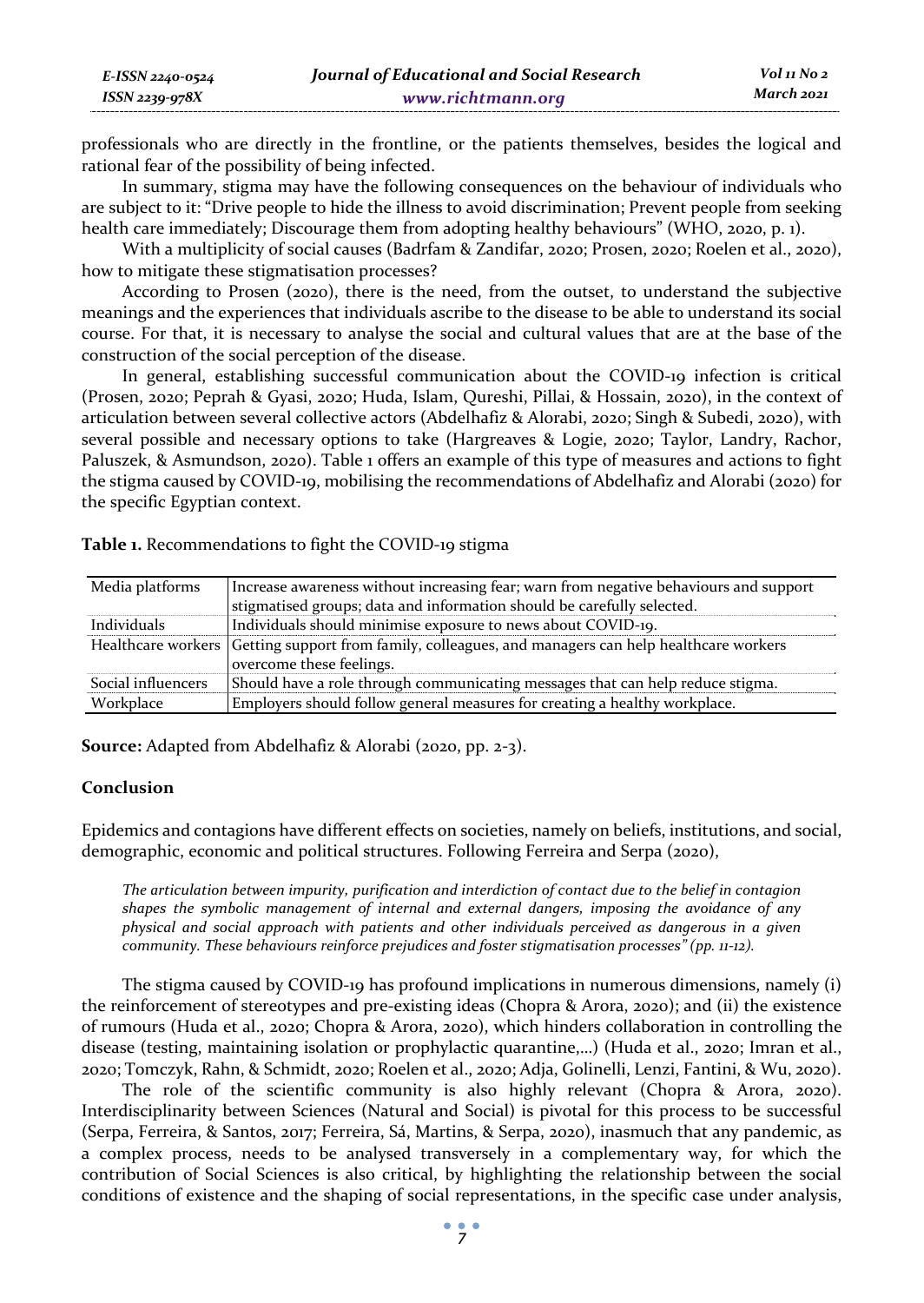about COVID-19 (Ferreira et al., 2020).

In summary, "Stigmatisation may not only impede opportunities to reduce the spread of infection but may inadvertently increase disease transmission and mortality from it" (Turner-Musa et al., 2020, p. 4). The stigmatisation processes influence, often profoundly, the success of strategies of mitigation, or even control and prevention, of COVID-19, reinforcing, at the same time, social inequalities (Logie, 2020; Peprah & Gyasi, 2020; Prosen, 2020; Roelen et al., 2020).

### **Acknowledgment**

Funding: University of Azores, Interdisciplinary Centre of Social Sciences— CICS.UAc/CICS.NOVA.UAc, UID/SOC/04647/2013, with the financial support of FCT/MEC through national funds and when applicable co-financed by FEDER under the PT2020 Partnership Agreement.

### **References**

- Abdelhafiz, A. S., & Alorabi, M. (2020). Social stigma: The hidden threat of COVID-19. *Frontiers in Public Health, 8*. https://doi.org/10.3389/fpubh.2020.00429
- Adja, K. Y. C., Golinelli, D., Lenzi, J., Fantini, M. P., & Wu, E. (2020). Pandemics and social stigma: Who's next? Italy's experience with COVID-19. *Public Health, 185*, 39-41. https://doi.org/10.1016/j.puhe.2020.05.054
- Badrfam, R., & Zandifar, A. (2020). Stigma over COVID-19; New conception beyond individual sense. *Archives of Medical Research, 51*(6), 593-594. https://doi.org/10.1016/j.arcmed.2020.05
- Carapinheiro, G. (1986). A saúde no contexto da sociologia [Health in the context of sociology]. *Sociologia-Problemas e Práticas, 1,* 9-22.
- Chopra, K. K., & Arora, V. K. (2020). Covid-19 and social stigma: Role of scientific community. *Indian Journal of Tuberculosis, 67*(3), 284-285. https://doi.org/10.1016/j.ijtb.2020.07.012
- Ferreira, C. M., Sá, M. J., Martins, J. G., & Serpa, S. (2020). The COVID-19 contagion-pandemic dyad: A view from social sciences. *Societies*, *10*(4), 77, 1-19. https://doi.org/10.3390/soc10040077
- Ferreira, C. M., & Serpa, S. (2020). Contagions: Domains, challenges and health devices. *Academic Journal of Interdisciplinary Studies*, *9*(4), 1-14. https://doi.org/10.36941/ajis-2020-0056
- Goffman, E. (1963). Stigma*: Notes on the management of spoiled identity*. New Jersey Prentice-Hall, 1963. ISBN 0-671- 62244-7.
- Goffman, E. (1988). *Estigma. Notas sobre a manipulação da identidade deteriorada* [Stigma: Notes on the management of spoiled identity] (4th ed.). Rio de Janeiro: Editora Guanabara.
- Hargreaves, J. R., & Logie, C. H. (2020). Lifting lockdown policies: A critical moment for COVID-19 stigma. *Global Public Health, 15*(12), 1917-1923. https://doi.org/10.1080/17441692.2020.1825771
- Herzlich, C. (1991). Medecine moderne et quete de sens: La maladie signifiant social [Modern medicine and the search for meaning: The disease as a social signifier]. In M. Augé, & C. Herzlich (Dirs.), *Le sens du mal. Anthropologie, histoire, sociologie de la maladie* [The meaning of evil. Anthropology, history, sociology of disease] (3rd ed.) (pp. 199-200). Paris: Éditions des Archives Contemporaines.
- Huda, M. N., Islam, R., Qureshi, M. O., Pillai, S., & Hossain, S. Z. (2020). Rumours and social stigma as barriers to the prevention of coronavirus disease (COVID-19): What solutions to consider? *Global Biosecurity, 1*(4). http://doi.org/10.31646/gbio.78
- Imran, N., Afzal, H., Aamer, I., Hashmi, A. M., Shabbir, B., Asif, A., & Farooq, S. (2020). Scarlett letter: A study based on experience of stigma by COVID-19 patients in quarantine. *Pakistan Journal of Medical Sciences, 36*(7). https://doi.org/10.12669/pjms.36.7.3606
- Logie, C. H. (2020). Lessons learned from HIV can inform our approach to COVID-19 stigma. *Journal of the International AIDS Society, 23*(5). https://doi.org/10.1002/jia2.25504
- Peprah, P., & Gyasi, R. M. (2020). Stigma and COVID-19 crisis: A wake-up call. *The International Journal of Health Planning and Management*. https://doi.org/10.1002/hpm.3065
- Prosen, M. (2020). Social stigma in the time of coronavirus (COVID-19). *Obzornik Zdravstvene Nege, 54*(2), 100-103. https://doi.org/10.14528/snr.2020.54.2.3041
- Pulla, V. R. (2020). Covid warriors in India: Battling denial stigma and discrimination. *Space and Culture, India, 8*(2), 1-4. http://dx.doi.org/10.20896/saci.v8i2.1081
- Ramaci, T., Barattucci, M., Ledda, C., & Rapisarda, V. (2020). Social stigma during COVID-19 and its impact on HCWs outcomes. *Sustainability, 12*(9), 3834. https://doi.org/10.3390/su12093834